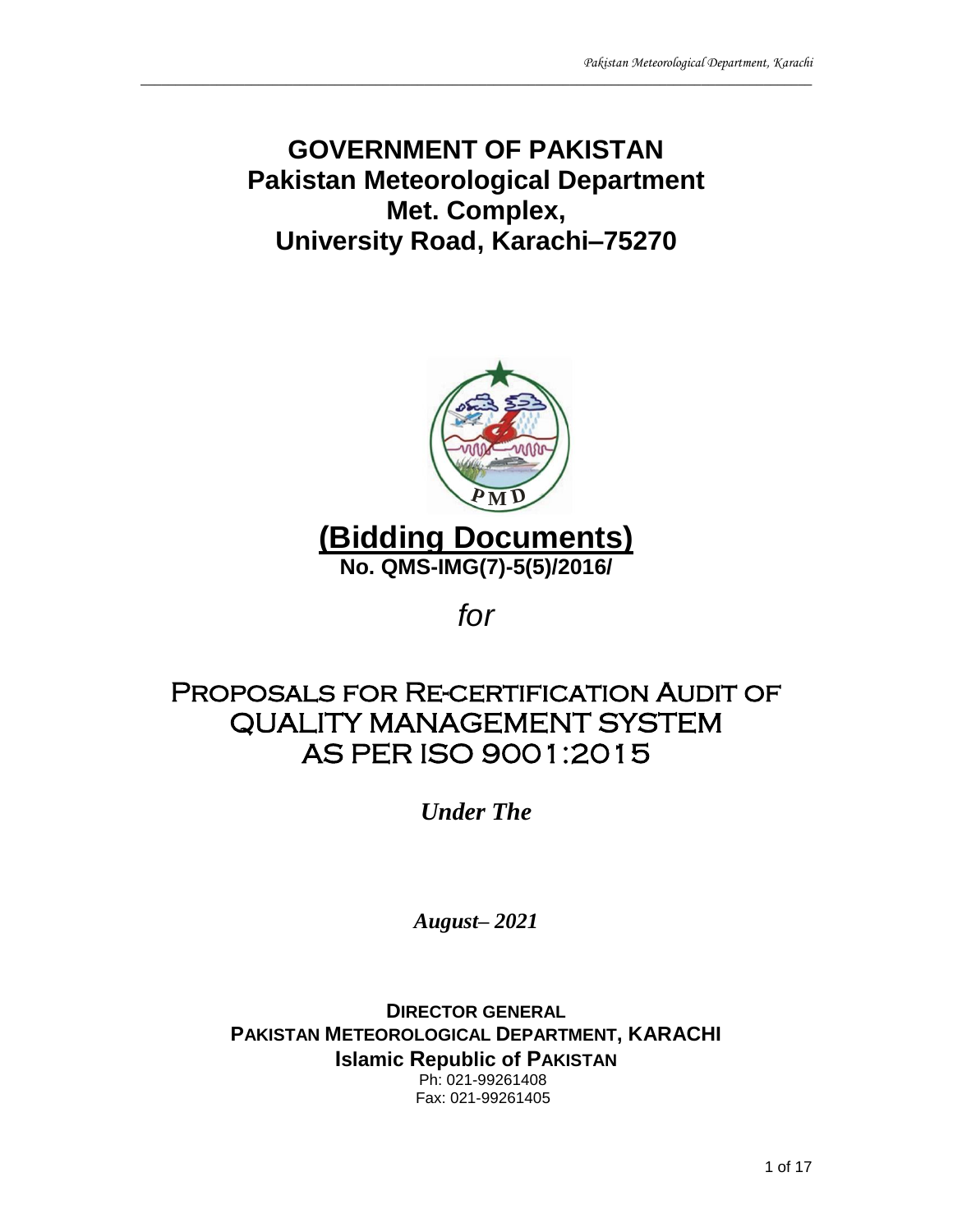# **Tender Notice**

 $\_$  ,  $\_$  ,  $\_$  ,  $\_$  ,  $\_$  ,  $\_$  ,  $\_$  ,  $\_$  ,  $\_$  ,  $\_$  ,  $\_$  ,  $\_$  ,  $\_$  ,  $\_$  ,  $\_$  ,  $\_$  ,  $\_$  ,  $\_$  ,  $\_$  ,  $\_$  ,  $\_$  ,  $\_$  ,  $\_$  ,  $\_$  ,  $\_$  ,  $\_$  ,  $\_$  ,  $\_$  ,  $\_$  ,  $\_$  ,  $\_$  ,  $\_$  ,  $\_$  ,  $\_$  ,  $\_$  ,  $\_$  ,  $\_$  ,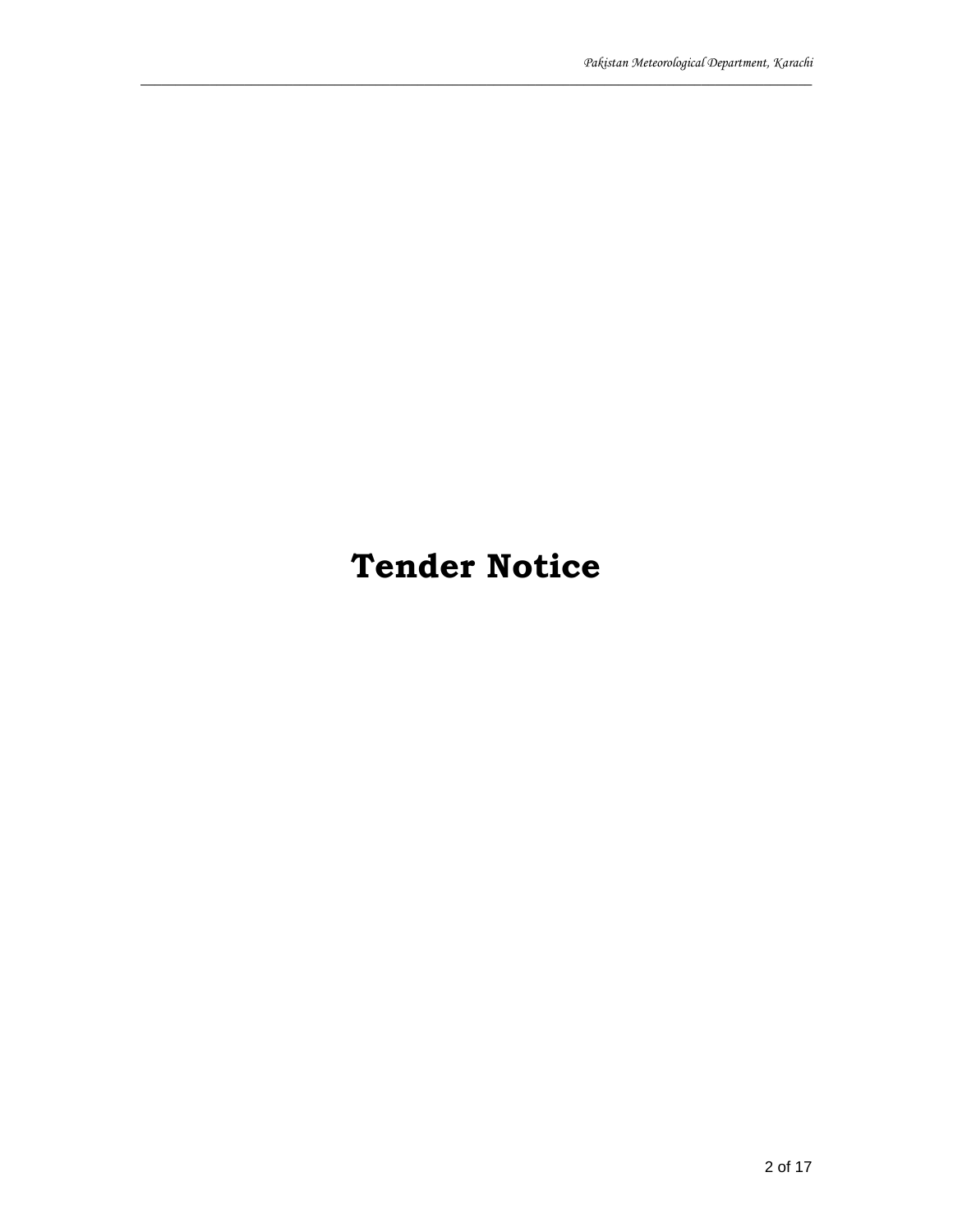### **GOVERNMENT OF PAKISTAN PAKISTAN METEOROLOGICAL DEPARTMENT** *(Headquarters Camp Office)* **University Road, KARACHI-75270.**

 $\_$  ,  $\_$  ,  $\_$  ,  $\_$  ,  $\_$  ,  $\_$  ,  $\_$  ,  $\_$  ,  $\_$  ,  $\_$  ,  $\_$  ,  $\_$  ,  $\_$  ,  $\_$  ,  $\_$  ,  $\_$  ,  $\_$  ,  $\_$  ,  $\_$  ,  $\_$  ,  $\_$  ,  $\_$  ,  $\_$  ,  $\_$  ,  $\_$  ,  $\_$  ,  $\_$  ,  $\_$  ,  $\_$  ,  $\_$  ,  $\_$  ,  $\_$  ,  $\_$  ,  $\_$  ,  $\_$  ,  $\_$  ,  $\_$  ,

# **Tender Notice**

Separate Sealed Proposals / Tenders are invited on **F.O.R basis** from the reputed Registrar/ Company registered with Income and Sales Tax Departments and accredited with ISO 9001:2008 compliant Quality Management System certificate awarding bodies for carrying out the following activity:

| S.<br>No. | <b>Item</b>                                                                                                                                                                          | <b>Sites</b> | <b>Closing</b><br>Date &<br><b>Time</b> | Opening<br>Date &<br>Time    |
|-----------|--------------------------------------------------------------------------------------------------------------------------------------------------------------------------------------|--------------|-----------------------------------------|------------------------------|
|           | Re-Certification Audit of implemented<br>Quality Management System, as per<br>ISO 9001:2015, in "Provision of<br>Aviation Meteorological Service to<br>International Air Navigation" | 25           | 23-08-2021<br>at<br>11:00PST            | 23-08-2021<br>at<br>11:30PST |
| 2         | A complete 3-year Annual<br>Surveillance Audit plan                                                                                                                                  | 25           | 23-08-2021<br>at<br>11:00PST            | 23-08-2021<br>at<br>11:30PST |

#### **Terms & Conditions:**

- 1. Bid Security (2% of the Offer) in shape of Bank Draft / Pay Order in favour of D.G. Met. Services, Islamabad should be submitted with the Bid.
- 2. Incomplete or late received offer will not be considered.
- 3. Detail specifications can be obtained from websites: [www.ppra.org.pk](http://www.ppra.org.pk/) or [www.pmd.gov.pk](http://www.pmd.gov.pk/) or undersigned during office hours.

#### **Sd/= S. SARFARAZ**

Director(IMG) Ph: 021-99261408, Fax: 021-99261405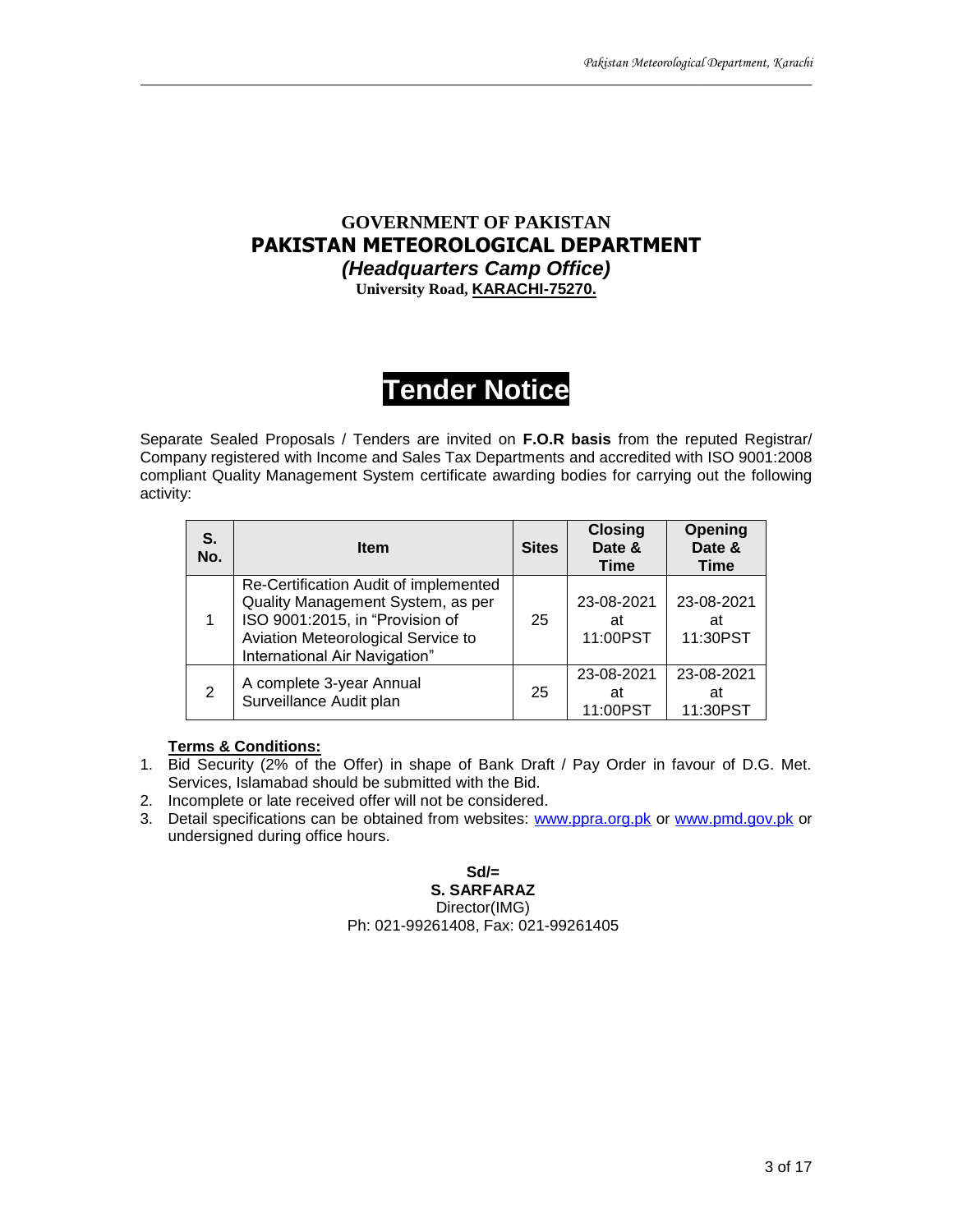**(Section – 1)** 

 $\_$  ,  $\_$  ,  $\_$  ,  $\_$  ,  $\_$  ,  $\_$  ,  $\_$  ,  $\_$  ,  $\_$  ,  $\_$  ,  $\_$  ,  $\_$  ,  $\_$  ,  $\_$  ,  $\_$  ,  $\_$  ,  $\_$  ,  $\_$  ,  $\_$  ,  $\_$  ,  $\_$  ,  $\_$  ,  $\_$  ,  $\_$  ,  $\_$  ,  $\_$  ,  $\_$  ,  $\_$  ,  $\_$  ,  $\_$  ,  $\_$  ,  $\_$  ,  $\_$  ,  $\_$  ,  $\_$  ,  $\_$  ,  $\_$  ,

# **REQUIREMENT**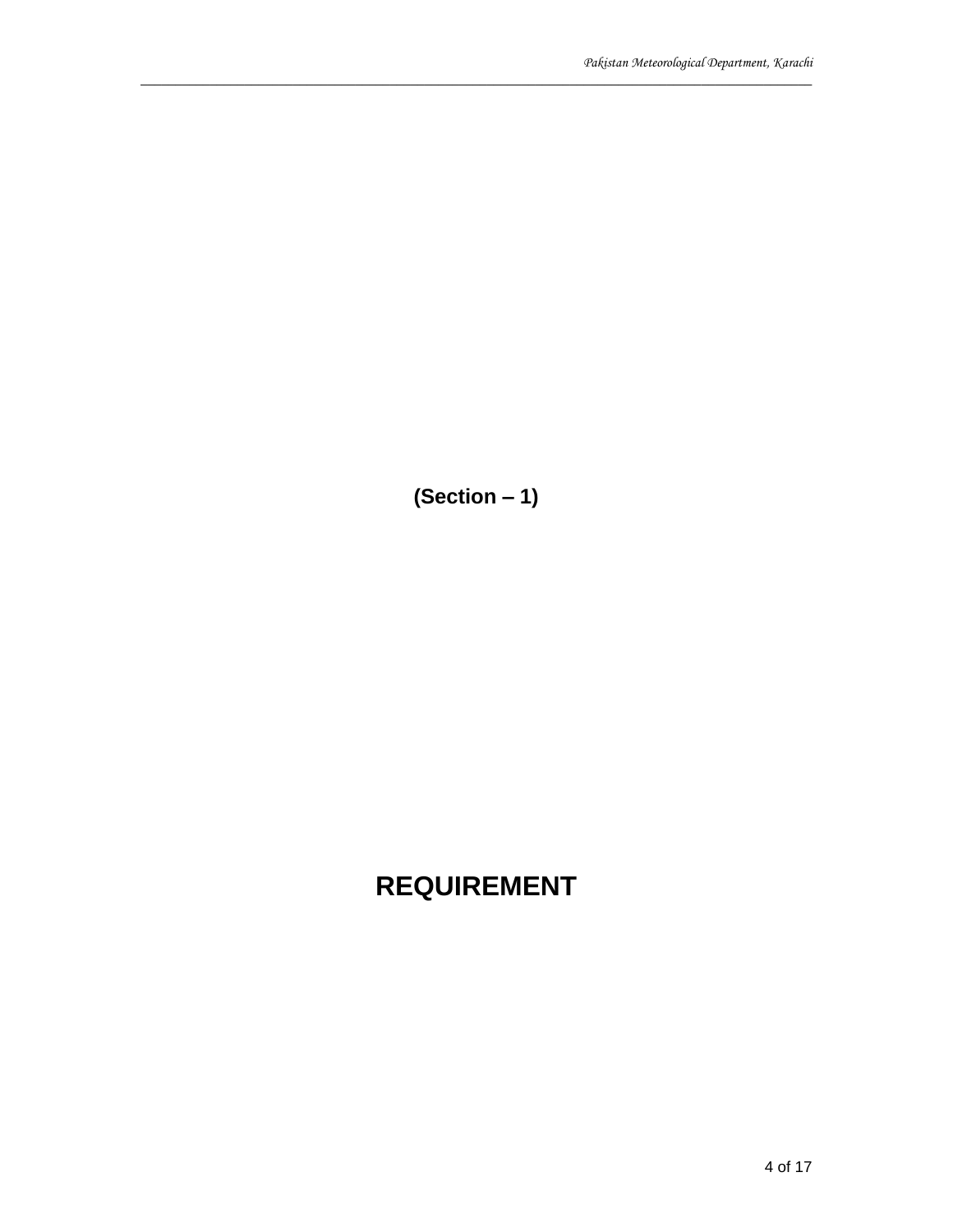#### **PROPOSALS FOR RE-CERTIFICATION AUDIT OF THE ISO 9001: 2015 QUALITY MANAGEMENT SYSTEMIN "PROVISION OF AVIATION METEOROLOGICAL SERVICE TO INTERNATIONAL AIR NAVIGATION".**

 $\_$  ,  $\_$  ,  $\_$  ,  $\_$  ,  $\_$  ,  $\_$  ,  $\_$  ,  $\_$  ,  $\_$  ,  $\_$  ,  $\_$  ,  $\_$  ,  $\_$  ,  $\_$  ,  $\_$  ,  $\_$  ,  $\_$  ,  $\_$  ,  $\_$  ,  $\_$  ,  $\_$  ,  $\_$  ,  $\_$  ,  $\_$  ,  $\_$  ,  $\_$  ,  $\_$  ,  $\_$  ,  $\_$  ,  $\_$  ,  $\_$  ,  $\_$  ,  $\_$  ,  $\_$  ,  $\_$  ,  $\_$  ,  $\_$  ,

Pakistan Meteorological Department (PMD) invites the proposals from reputable companies/ registrars, accredited with ISO 9001: 2015 certificate awarding bodies and registered with Sales Tax/ Income Tax Department, for a Re-certification audit of ISO 9001: 2015 compliant implemented Quality Management System in "Provision of Meteorological Services to International Air Navigation" at the following twenty four (24) and extending the QMS scope at one additional site (Met. Office, Bacha Khan International Airport, Peshawar) Meteorological (Met) /Aero-meteorological (Aeromet) Offices / observatories and a follow-up 3-year Annual Surveillance Audit plan.

| S. No          | <b>Met Office /Aero Met Office</b>                | <b>Office Name with complete</b><br>address                                            |
|----------------|---------------------------------------------------|----------------------------------------------------------------------------------------|
| 1.             | Met Office Jinnah International Air Port, Karachi | Met Office Jinnah<br>International AirPort, Room #<br>3106, Karachi-75200,<br>Pakistan |
| 2.             | Met Office AIIP, Lahore                           | Met Office Allama Iqbal<br>International Airport, Lahore                               |
| 3.             | Met. Office, NIAP - Islamabad                     | New Islamabad Airport Rd,<br>Islamabad,                                                |
| 4.             | Met Office Sialkot International Airport, Sialkot | Met Office Sialkot<br>International Airport,<br>Sialkot-Pakistan                       |
| 5.             | Met Office Multan International Airport, Multan   | Met Office Multan<br>International Airport, Multan<br>Cantt.                           |
| 6.             | Met Office Gilgit Airport                         | Met Office Gilgit Airport,<br>Gilgit (Gilgit-Baltistan)                                |
| 7 <sub>1</sub> | Met Office Skardu Airport                         | Met Office Skardu Airport,<br>Skardu (Gilgit-Baltistan)                                |
| 8.             | Met Office Bahawalpur Airport                     | AeroMet Observatory<br>Bahawalpur Airport,<br>Bahawalpur.                              |
| 9.             | Met Office Rahim Yar Khan Airport                 | Sheikh Zayed International<br>Airport, Rahim Yar Khan                                  |
| 10.            | Met Office DG Khan Airport                        | AeroMet Observatory<br>DG Khan Airport , DG Khan.                                      |
| 11.            | Met Office Faisalabad Airport                     | Met Office Faisalabad<br>International Airport,<br>Faisalabad.                         |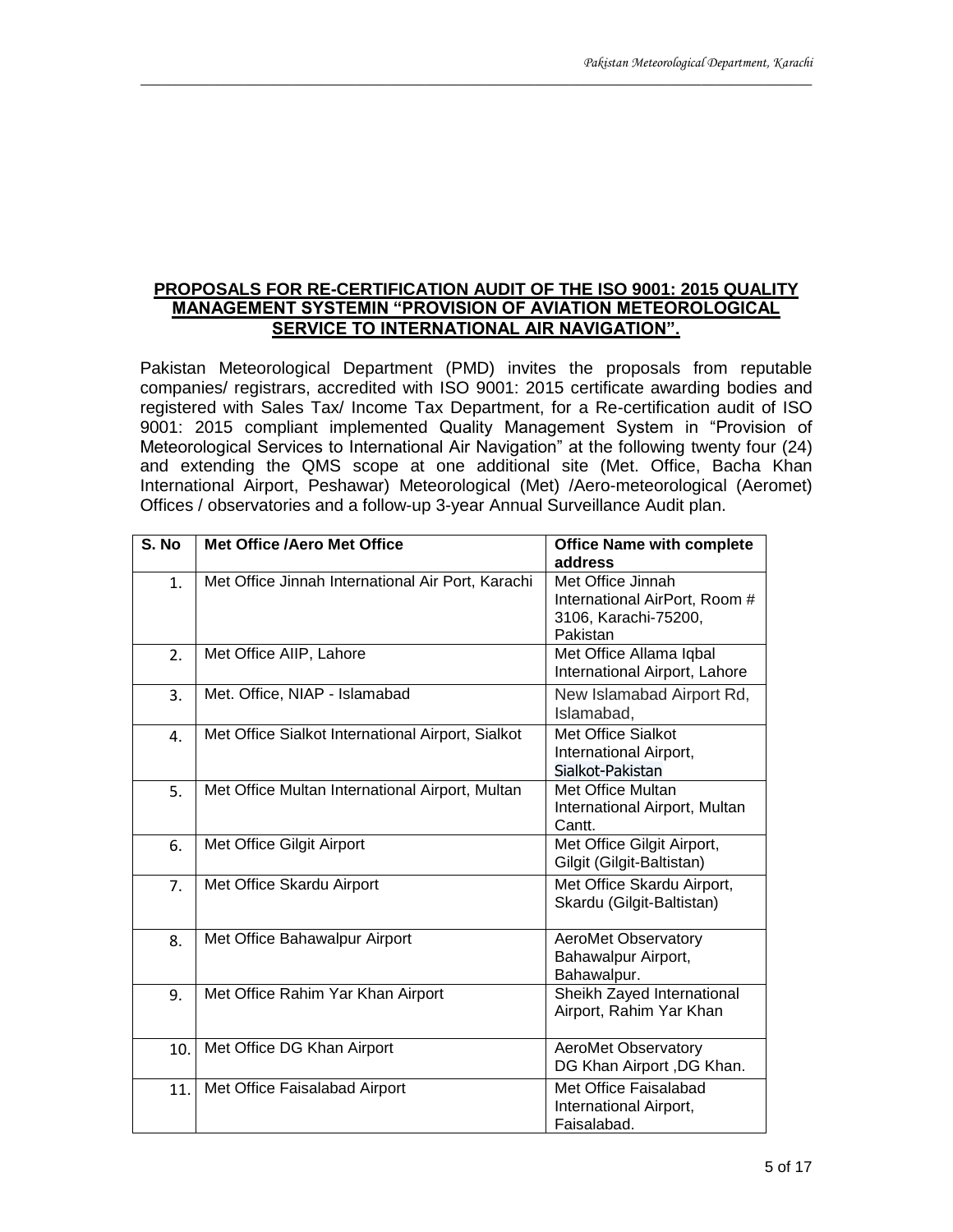| 12. | Met Office D.I. Khan Airport                                                      | AeroMet Observatory, D.I.<br>Khan Airport, D.I. Khan<br>(KPK).           |
|-----|-----------------------------------------------------------------------------------|--------------------------------------------------------------------------|
| 13. | Met Office Hyderabad Airport                                                      | DMO Hyderabad Airport,<br>Hyderabad.                                     |
| 14. | Met Office Nawabshah Airport                                                      | <b>AeroMet Observatory</b><br>Nawabshah Airport,<br>Shaheed Benazirabad. |
| 15. | Met Office Sukkur Airport                                                         | AeroMet Observatory Begum<br>Nusrat Bhutto Airport,<br>Sukkur.           |
| 16. | Met Office Moenjodaro Airport                                                     | <b>AeroMet Observatory</b><br>Moenjodaro Airport,<br>Moenjodaro.         |
| 17. | Met Office Chitral Airport                                                        | <b>AeroMet Observatory Chitral</b><br>Airport , Chitral (KPK)            |
| 18. | AeroMetObservatorySaidu Sharif, Swat                                              | AeroMet Observatory Saidu<br>Sharif Airport, Swat (KPK)                  |
| 19. | Met Office Gwadar International Airport                                           | Airport Road Gwader Airport<br>Airport Rd, Gwadar,<br>Balochistan        |
| 20. | Met Office Turbat International Airport                                           | Airport Rd, Turbat, Kech,<br><b>Balochistan</b>                          |
| 21. | Met Office Panjgur Airport                                                        | Airport Rd, Panjgur,<br><b>Balochistan</b>                               |
| 22. | Met Office Pasni Airport                                                          | Pasni, City, Balochistan                                                 |
| 23. | Met Office Dalbandin Airport                                                      | Dalbandin, Chagai,<br>Balochistan                                        |
| 24. | Met Office Zhob Airport                                                           | Airport Rd, Zhob,<br>Balochistan                                         |
| 25. | Met. Office Bach Khan International Airport<br>(new site for QMS scope extnesion) | Airport Rd, Peshawar<br>Cantonment, Peshawar, KPK                        |

 $\_$  ,  $\_$  ,  $\_$  ,  $\_$  ,  $\_$  ,  $\_$  ,  $\_$  ,  $\_$  ,  $\_$  ,  $\_$  ,  $\_$  ,  $\_$  ,  $\_$  ,  $\_$  ,  $\_$  ,  $\_$  ,  $\_$  ,  $\_$  ,  $\_$  ,  $\_$  ,  $\_$  ,  $\_$  ,  $\_$  ,  $\_$  ,  $\_$  ,  $\_$  ,  $\_$  ,  $\_$  ,  $\_$  ,  $\_$  ,  $\_$  ,  $\_$  ,  $\_$  ,  $\_$  ,  $\_$  ,  $\_$  ,  $\_$  ,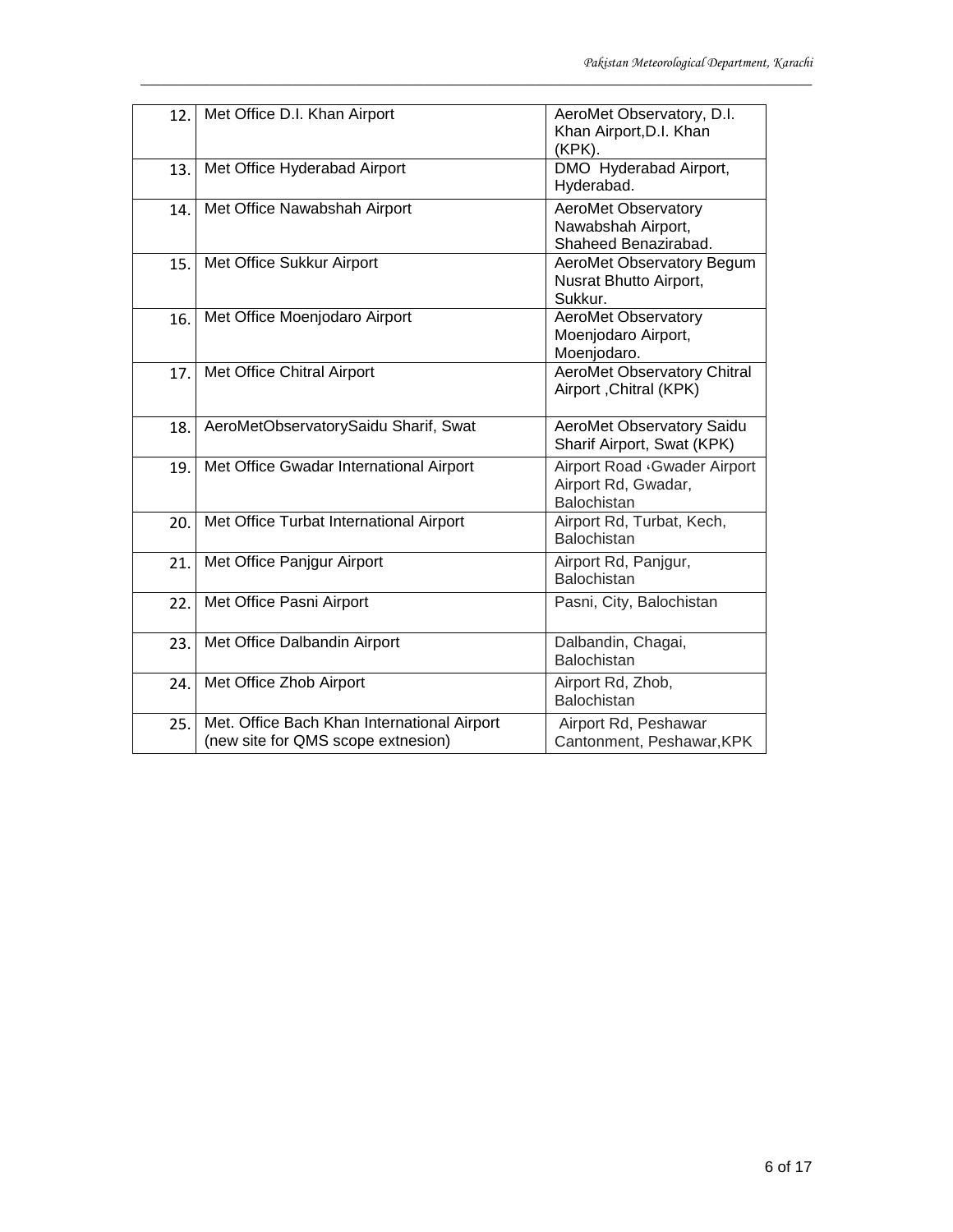**(Section – 2)** 

 $\_$  ,  $\_$  ,  $\_$  ,  $\_$  ,  $\_$  ,  $\_$  ,  $\_$  ,  $\_$  ,  $\_$  ,  $\_$  ,  $\_$  ,  $\_$  ,  $\_$  ,  $\_$  ,  $\_$  ,  $\_$  ,  $\_$  ,  $\_$  ,  $\_$  ,  $\_$  ,  $\_$  ,  $\_$  ,  $\_$  ,  $\_$  ,  $\_$  ,  $\_$  ,  $\_$  ,  $\_$  ,  $\_$  ,  $\_$  ,  $\_$  ,  $\_$  ,  $\_$  ,  $\_$  ,  $\_$  ,  $\_$  ,  $\_$  ,

# **TERMS & CONDITION**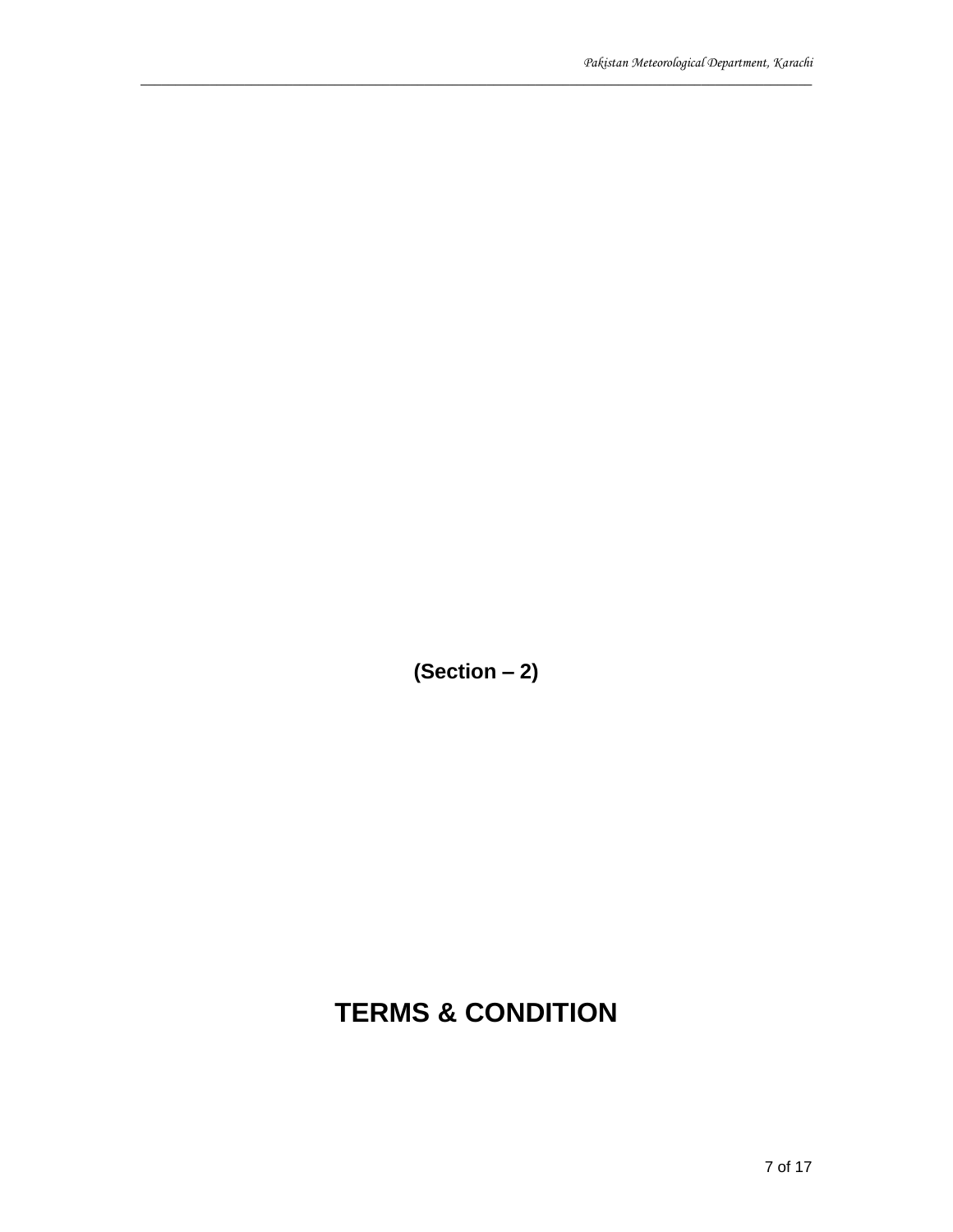### TERMS & CONDITIONS I

 $\_$  ,  $\_$  ,  $\_$  ,  $\_$  ,  $\_$  ,  $\_$  ,  $\_$  ,  $\_$  ,  $\_$  ,  $\_$  ,  $\_$  ,  $\_$  ,  $\_$  ,  $\_$  ,  $\_$  ,  $\_$  ,  $\_$  ,  $\_$  ,  $\_$  ,  $\_$  ,  $\_$  ,  $\_$  ,  $\_$  ,  $\_$  ,  $\_$  ,  $\_$  ,  $\_$  ,  $\_$  ,  $\_$  ,  $\_$  ,  $\_$  ,  $\_$  ,  $\_$  ,  $\_$  ,  $\_$  ,  $\_$  ,  $\_$  ,

#### **Eligibility Criteria for Bidders/ Registrars**

The Firms/ Registrars bidding this tender must meet the following minimum required criteria:

- 1. The company accredited with ISO 9001:2015 QMS certificate awarding body should have minimum experience of 20 years of issuing the ISO 9001:2015 compliant QMS certificates in Pakistan.
- 2. It should have regional offices network across Pakistan so as to have an easy and cost-effective access to PMD regional/local Met/Aerometoffices/observatories.
- 3. It should have sector (Aviation or alike) specific qualified auditor(s) at regional level across Pakistan.
- 4. It should have good number (preferably in hundreds) certificates issued on its credit.
- 5. Each year seven (08/ 09) stations from mentioned list, would be selected for Audit.

### **Terms & Conditions:**

- 1. **Earnest Money/Bid Security:** The Bidder shall furnish **2%** earnest money as part of its bid with the price proposal and its photocopy with Technical Proposal. The bid security shall be in the form of a *Bank Draft / Pay Order* in favour of **Director General, Meteorological Services**. The Bid Security of unsuccessful bidders will be returned as promptly as possible, after the expiration of the period of bid validity.
- 2. **Sealing & Marking the Bids:** The inner and outer envelopes shall;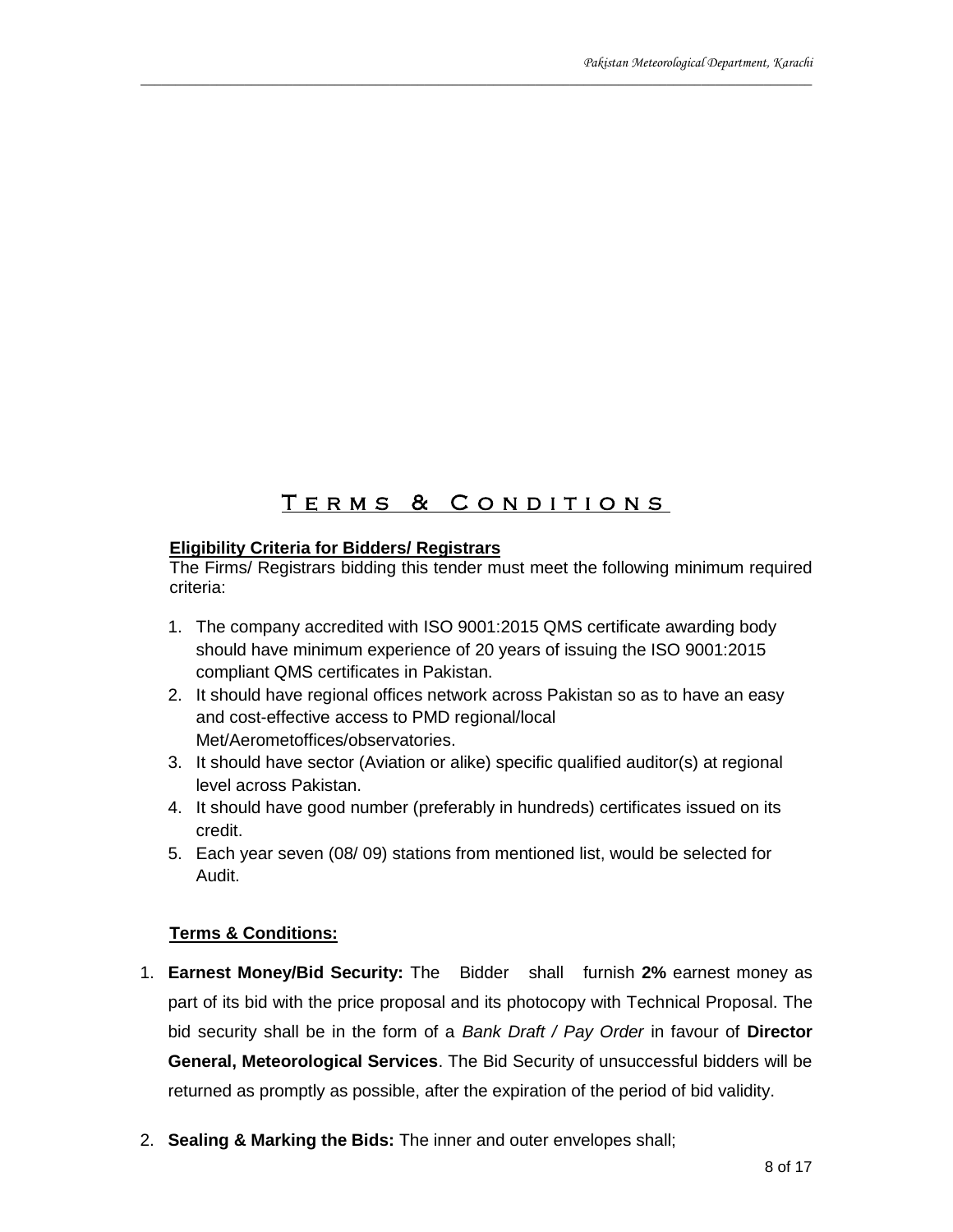(i) be addressed to the Service seeker at the following address: **The Director General, Pakistan Meteorological Services, HQs Camp Office, University Road, KARACHI**.

 $\_$  ,  $\_$  ,  $\_$  ,  $\_$  ,  $\_$  ,  $\_$  ,  $\_$  ,  $\_$  ,  $\_$  ,  $\_$  ,  $\_$  ,  $\_$  ,  $\_$  ,  $\_$  ,  $\_$  ,  $\_$  ,  $\_$  ,  $\_$  ,  $\_$  ,  $\_$  ,  $\_$  ,  $\_$  ,  $\_$  ,  $\_$  ,  $\_$  ,  $\_$  ,  $\_$  ,  $\_$  ,  $\_$  ,  $\_$  ,  $\_$  ,  $\_$  ,  $\_$  ,  $\_$  ,  $\_$  ,  $\_$  ,  $\_$  ,

- (ii) bear the following identification:
	- Bid for carrying out of the Re-certification Audit of ISO 9001:2015 Quality Management System at 24 and 01 additional site for scope extension PMD offices/sites in 2021 with 3-year plan for annual surveillance audit of 25 sites/ offices.
	- Bid Reference Number:
	- DO NOT OPEN BEFORE \_\_\_\_\_\_\_\_\_\_\_\_\_\_ *[time and date for bid opening]*
- 3. **Deadline for Submission of Offers:** Technical and Financial Offers should reach on or before **August 20, 2021** at **1100PST**. Technical Proposals will be opened on same day at **11:30PST** in the presence of Bidder's/ Participant's Representatives. Only Technically accepted / qualified Bidders would be invited to attend Opening of Financial Proposals later on.
- 4. *Incomplete or late received Bid / Offer will not be considered.*

#### 5. **Bidding Procedure:**

- a) Single-stage two envelops i.e. **Technical** and **Financial**.
- b) The bid submitted by the Bidder/Registrar shall comprise two envelopes submitted simultaneously, one containing only the *Technical Proposal* and the other one the *Price Proposal*.
- 6. **Documents Comprising the Bid:** The bid submitted by the Bidder/Registrar shall comprise two envelopes submitted simultaneously, one containing only the *Technical Proposal* and the other one *Price Proposal*.
- A) The *Technical Proposal* shall contain the following:
- (i) Experience of issuing the ISO 9001:2015 compliant QMS certificates in Pakistan;
- (ii) Schedule and 3-year plan for carrying out the Annual Surveillance Audit at 25 Met/AeroMet Offices/ Observatories of PMD;
- (iii) The Registrar's /Company's regional offices network detail across Pakistan;
- (iv) The list of Sector specific (Aviation or alike) qualified auditors;
- (v) Copy of Bid Security, and;
- (v) Technical Brochures of quoted items.
- B) The *Price Proposal* shall contain the following:
- (i) Price Proposal / Quotation;
- (ii) Bid Security (Original);
- (iii) Schedules of Prices/ payments: